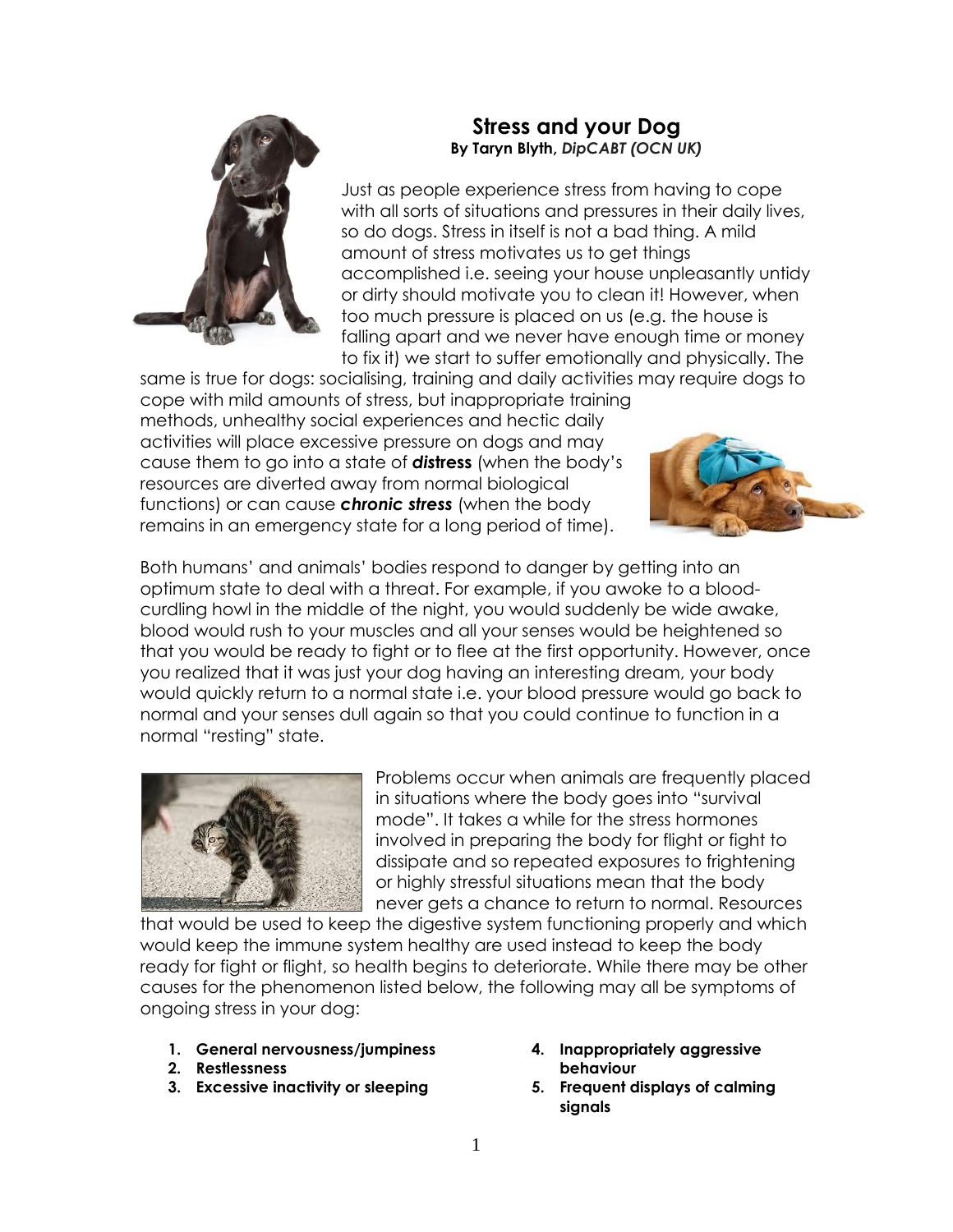- **6. Altered sexual behaviour**
- **7. Destructiveness**
- **8. Excessive barking**
- **9. Self-mutilation**
- **10. Loss of appetite**
- **11. Diarrhoea**
- **12. Bad breath**
- **13. Dandruff or sudden moulting**
- **14. Panting**
- **15. Shaking/trembling**
- **16. Compulsive behaviour**
- **17. Lack of concentration**
- **18. Withdrawn behaviour**
- **19. Inappropriate urination**

It is not only the fear of imminent danger that can cause a dog to experience stress. Failing to obtain expected rewards or daily needs (e.g. being denied social interaction, exercise, mental stimulation, play, shelter, rest and sufficient food and water) can lead to frustration, stress and even depression.

Here are some of the things that can cause stress:

- 1. **Not enough rest or "down-time":** While it may seem like a lot of time to us, dogs need at least 17 hours a day in which to rest and sleep.
- 2. **Overcrowding (too many dogs) in the home**
- 3. **Too many activities:** Expecting a dog to exercise excessively or compete constantly in dog sports can place undue stress upon him.
- 4. **Repeated frightening experiences** e.g. bullying by other dogs
- 5. **Too much attention/emotional dependence from the owner**
- **6. An emotional, overly-loud, hyperactive or anxious owner**
- **7. A chaotic household with lots of visitors coming and going constantly** (Worse for territorial types)
- **8. Lack of routine**
- **9. Lack of training or harsh training methods**
- **10. Lack of social contact (human and canine).**
- **11. Lack of exercise and enrichment activities.**
- **12. Lack of freedom.**

### **Drawing up a plan to minimise stress:**

Once you have identified which situations and events may be causing your dog stress it is important to come up with concrete ways in which you can eliminate them or at least minimise the impact they are having on your dog. The following guidelines may be useful:

- 1. Ensure that your dog is getting sufficient rest by giving him a comfortable bed in a quiet corner which he can retreat to whenever he wants. Teach children to **"let sleeping dogs lie"**.
- 2. Decide at what times you intend to walk, feed, groom, train and play with your dog and try to **establish a regular routine** for all these activities.
- **3. List those situations which are most stressful for your dog** (e.g. visiting the vet, going to the dog parlour, being examined by a breed judge, having to walk past a neighbourhood dog that is particularly aggressive behind the fence etc.) **and try not to have all these things happen in the same week!**
- 4. **Remove harmful influences from your dog's life completely**. If your dog is being teased by another person or attacked or badly bullied by another dog, do not allow this to

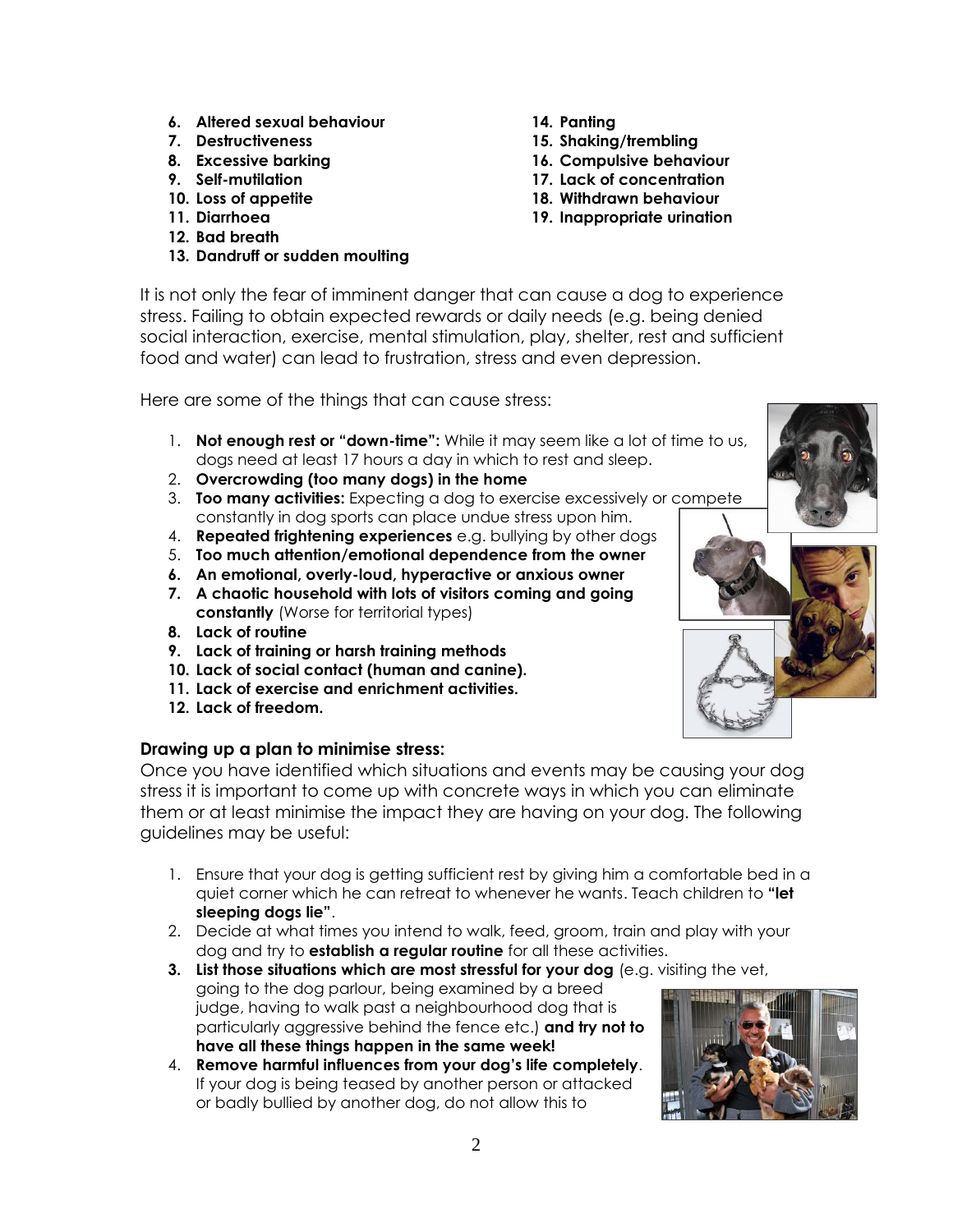continue. If a friend visits your home and teases your dog, ask them to stop and if they don't, ask them to leave!

5. **Moderate exciting activities with quieter ones.** Even really good things like running with other dogs and competing in dog sports can be over-stimulating if engaged in too often. If your dog has a really good outing and plays with 20 dogs one day, take him on a quieter walk just on his own the next day. Keep training sessions at home short and don't expect your dog to do agility classes on Mondays, tracking on Tuesdays, obedience on Wednesdays, protection training on Thursdays, Fly-



- ball on Fridays, carting on Saturdays and ring craft on Sundays!
- 6. **Take your dog for a moderate daily walk, preferably off-leash.** Exercise is a good outlet for stress and helps to keep both mind and body healthy.
- 7. **Do give your dog the opportunity to play with other dogs***, IF he is sociable.* Play causes feel-good chemicals to be released in the brain and so heightens mood.
- 8. **Play with your dog yourself** this is especially good for dogs that don't play with other dogs and it will be just as good for you as it is for your dog!
- 9. **Decide on the household rules and make sure that everyone in the family sticks to them** so that your dog finds life in your household predictable and consistent.
- 10. **Provide mentally stimulating games** (e.g. hide and seek)
- 11. **Avoid using punishment** (leash corrections, yelling, smacking, shake cans, squirt bottles etc.)
- 12. **Give your dog plenty of things to chew:** Chewing relieves stress.

As careful as we are with our dogs, things do sometimes happen that are out of our control. If your dog does have a bad

experience and is very frightened or stressed as a result, give him plenty of time to recover e.g. if your dog has to undergo an unpleasant procedure at the vet one day, don't expect him to compete in an obedience show the next day!

### **Stress and PAT visiting dogs**



In 2003 research into the physiological effects of "positive" human-dog interaction on *both* dogs and humans was conducted (J.S.J Odendaal 2003), where before only the effects on humans had been investigated. The findings showed that as with humans, dogs had increased levels of oxytocin (social bonding hormone), dopamine (reward chemical) and a type of endorphin associated with euphoric states after such

interactions. However, although humans showed lower levels of cortisol (stress hormone) after positive interactions with dogs, the dogs did not show any decrease in stress hormones. This was attributed to the dogs finding the environment stressful.

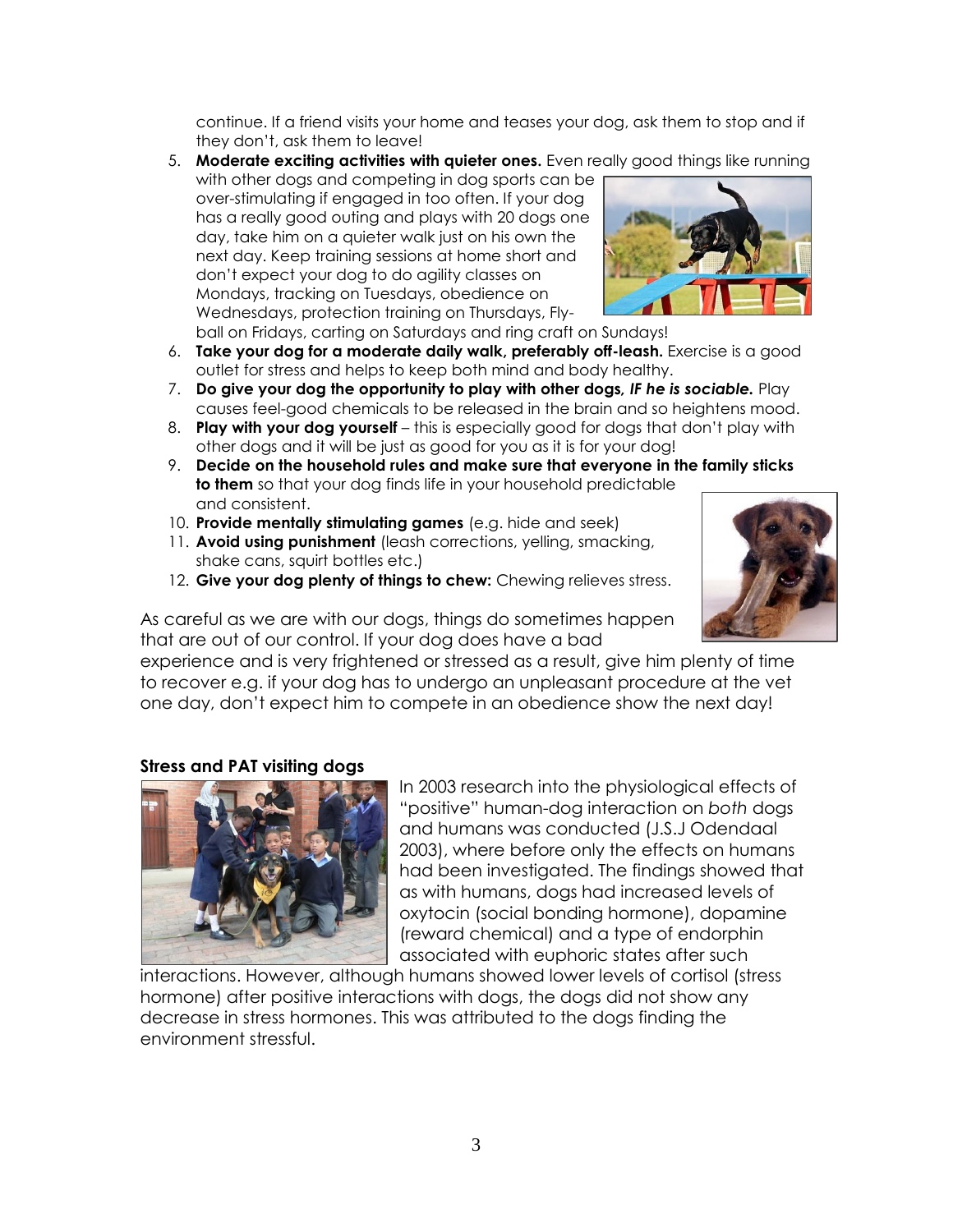So while the dogs enjoyed the interactions with people, there was clearly still some element of stress involved. With this in mind, how do we ensure that our PAT dogs are enjoying their "work" and are not finding it too stressful?

## **Look for immediate signs of stress during visits:**

- 1. What is your dog's body language like? Is he displaying any calming signals or avoidance behaviours (licking lips, yawning a lot, avoiding eye-contact, lying down, tucking his tail etc.)?
- 2. Does your dog look autonomically aroused (Pupils dilated, hair raised, trembling, panting etc.)?
- 3. Does your dog appear over-excited and behave in a silly manner? (This is known as "stressing up")
- 4. Does your dog look quieter than usual and become fairly non-responsive? ("Stressing down")
- 5. Does your dog avoid any particular place, person or physical contact?
- 6. Does your dog refuse to take treats?
- 7. Does your dog want to urine mark in the facility you visit?

# **Look for signs of stress after a visit:**

- 1. Is your dog more subdued than usual after a visit?
- 2. Is your dog grumpy or reactive after a visit?
- 3. Remember to look for all the general ongoing signs of stress mentioned previously

# **How to prevent stress in our PAT dogs:**

- 1. Protect your dog from bad experiences
- 2. Keep visits fairly short (ideally a busy visit with lots of physical contact should not continue for more than an hour – lower-key visits could be stretched out a bit longer)
- 3. Make sure that your dog is rested, has been fed and had a chance to go to the loo before visits.
- 4. Don't visit if your dog is at all unwell or injured in any way.
- 5. Don't visit if your dog has just been through a very stressful experience in the previous 24 hours.
- 6. Look at the general daily factors that influence stress levels listed previously and ensure that your dog's lifestyle is healthy and balanced.
- 7. Give your dog something really good to chew at home after a visit.
- 8. Make sure that if you are visiting with other dogs all the dogs get on well together and there is no tension between them.
- 9. Practise fun training exercises you can do on visits to keep your dog's cognitive brain functioning and drive the reward system (trick training for treats).
- 10. ALWAYS take treats along and have people feed your dog or you feed your dog regularly throughout the visit.

While generally dogs that have qualified to do PAT work LOVE interactions with people, they cannot tell us when they have had enough or if they are having a bad day. While they may often appear to be angels, they are just dogs and it is our job to protect them and make their lives as happy and enjoyable as possible so that they can continue to enrich the lives of others.